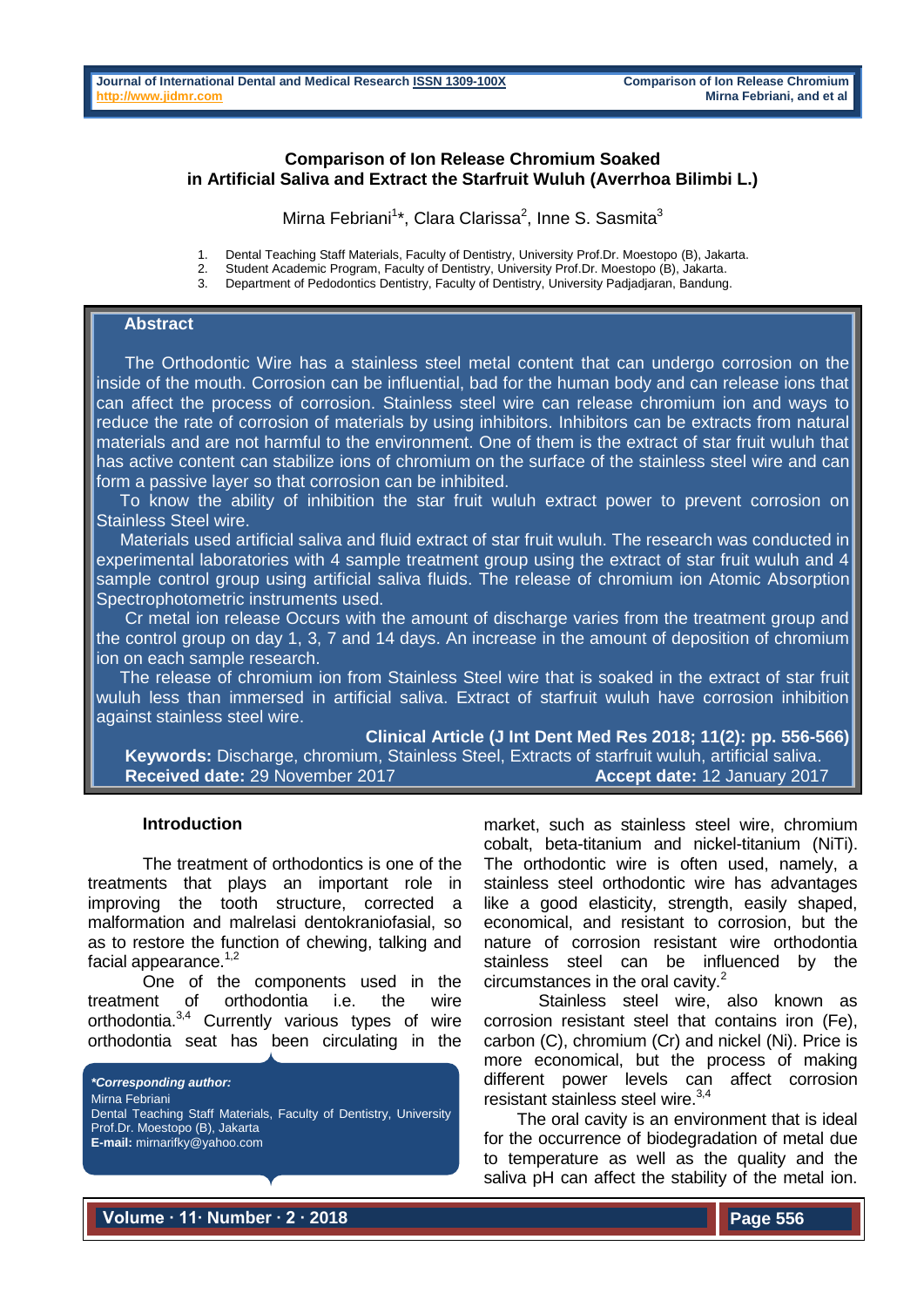Organic acids from decomposition of sulfurcontaining food scraps can also be pushing the occurrence of Cr and Ni ion release from the stainless steel wire orthodontia so long submerged in the oral cavity.<sup>3</sup>

Saliva contains inorganic ions (N+, K+, Cland HCO3-). Inorganic components in the saliva media act as the electrolyte electrochemical reaction that can trigger. Electrochemical reaction is occurring due to the release of Cr and Ni ion of orthodontia stainless steel wire as a sign of the onset of corrosion.<sup>5</sup>

The corrosion cannot be prevented but its speed can be reduced. Various ways have been done to reduce the rate of corrosion, one of them with the use of inhibitors of corrosion inhibitor Addition.<sup>6</sup> Has been used in industries such as oil and gas. Corrosion inhibitor itself is defined as a substance that when added to the amount a little into the environment will lower the attack against environmental corrosion of metals.<sup>7</sup>

Corrosion inhibitors comprising inorganic and organic inhibitors (green inhibitor). Among other inorganic inhibitors arsenate, chromate, phosphate, and silicate which is a type of chemicals are expensive, dangerous, and not environmentally friendly, so it will give bad effects when interacting directly with the human body. It is therefore currently being developed use of organic material that is more natural to be used as corrosion inhibitor material more safe and biocompatible bonding agent with body.<sup>8</sup>

One of the many natural materials contain antioxidant substances and potentially used as a corrosion inhibitor is a starfruit wuluh (Averrhoa bilimbi l.). Starfruit wuluh plant is one of the popular medicinal plants in Indonesia society so easily obtained.

## **Stainless Steel**

Stainless steel is an iron alloy Metallurgy in with the content of Cr 10.5%-11%. The addition of ion Cr it aims to improve corrosion resistance by forming a layer of oxide Cr 2O3 in the surface of the stainless steel metal. Other elements besides iron, carbon and Cr, namely nickel, molybdenum, and titanium with different compositions resulting in variations of mechanical properties of stainless steel are some of the products circulating in the market.<sup>9.10</sup>

Chromium is an additional component that serves to increase resistance to corrosion.

Chromium on the surface of the metal reacts with oxygen to form chromium oxide that is resistant to corrosion. Nickel functions help metal against corrosion resistance as well as strengthen the metal.9,11,12,13 However the weakness of Ni and Cr is can cause allergic reaction in uncoupled in the oral cavity.<sup>14</sup>

The classification of stainless steel is based on its metallurgical structure, ie Austenitic, Ferritic, Martensitic, Duplex and Precipitation Hardening 9. Austenitic SS usually gets an 8% increase in nickel preventing austenitic transformation to martensite during cooling, so that austenite is more stable even at room temperature. Austenite SS has widely used in the field of dentistry especially orthodontics because of its corrosion-resistant properties. While SS Ferritic is type AISI 400 with good corrosion resistance properties, although not as good as austenitic SS is due to lower Cr content. Composition Cr 11,5 - 27%, carbon 0,20% and without nickel. Although widely used in industry, but these alloys are rarely used in the field of dentistry. Martensitic stainless steel, composition containing Cr 12-14%, molybdenum 0.2-1%, 0- 2% Nickel and 0.1 to 1% carbon. These alloys have good hardness properties but the lowest corrosion resistance compared to Austenitic and Ferritic type SS.

## **Mechanism and Various Corrosion**

Although stainless steel is known as a corrosion-resistant metal alloy, different manufacturing processes produce different qualities as well, thus affecting corrosion resistance. Corrosion indicates visually sighting when it happened in a long time. Corrosion can be detected in the presence of oxidation and reduction processes resulting in the release of ions from the elements contained in the wire.<sup>16</sup>

Corrosion will weaken the power of the archwire and trigger surface roughness. Nickel metal element which can cause bad effects regardless of the body, be it in the form of hypersensitivity reaction, trigger cancer, and certainly are toxic.<sup>17</sup>

Corrosion is a damage that occurs in a material due to reaction with the surrounding environment. The corrosion process involves two simultaneous reactions namely oxidation and reduction (redox). When a pure metal specimen (called an electrode) is placed on a liquid

**Volume ∙ 11∙ Number ∙ 2 ∙ 2018**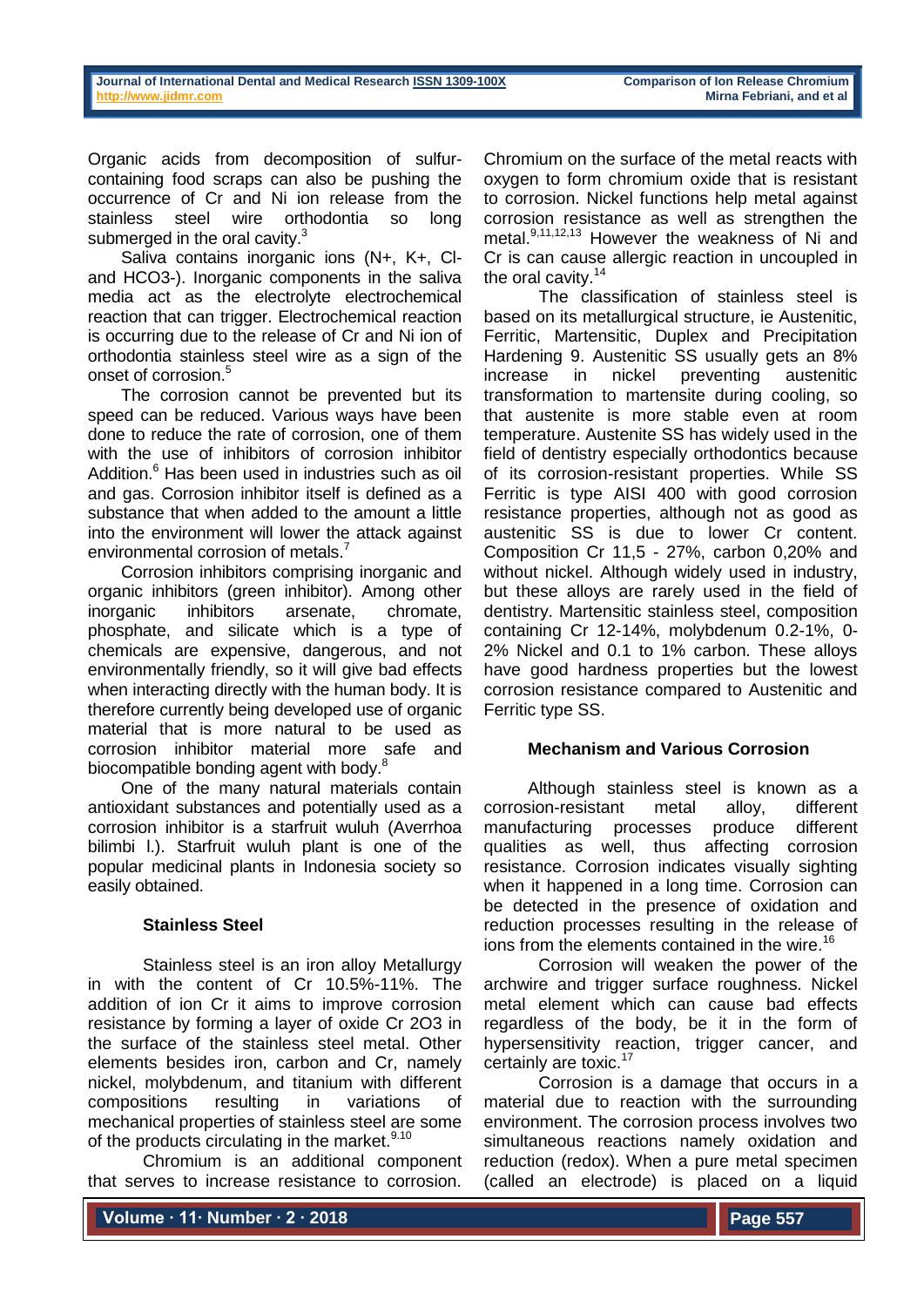medium (called an electrolyte) containing no specimen ions, the metal ion will tend to dissolve into the medium and the lost metal surface of the ion will begin the process of redeposition to retain its properties, the metal ion to the liquid medium is called the oxidation process (loss of electrons) and the redeposition that causes the reduction.<sup>18,19</sup>

Several kinds of corrosion that can occur on a metal bracket related usage time and the environment of the oral cavity:

- 1. Corrosion evenly (uniform attack)
	- In normal conditions, the metal bracket stainless steel sheathed oxide of chromium coating that prevents the occurrence of corrosion agent penetration.<sup>18,20</sup>
- 2. Corrosion wells (pitting corrosion) At the microscopic level, orthodontic brackets can have many pits and slits. The condition is estimated to increase its susceptibility to corrosion because it can accommodate plaque-forming microorganisms.<sup>20</sup>
- 3. Corrosion cracks (crevice corrosion) Corrosion this can occur due to bacteria and biofilm surface between the wire and acrylic, resulting in corrosion cracks of metals.<sup>20</sup>
- 4. The galvanic Corrosion (galvanic corrosion) In orthodontia, Galvanic corrosion can arise when two different metals are put together in the making of bracket or posted archwire. This is because the solder connections of the active part of the mechanically so that causes it is more prone to corrosion.<sup>21</sup>
- 5. Fretting Corrosion (Fretting corrosion) Fretting corrosion occurs at the contact area of the metals are experiencing sustained  $load<sup>20</sup>$

## **Causes of Corrosion**

Saliva is an electrolyte that allows the presence of the reaction between metal ions a bracket with saliva so that it occurs damage in electrochemistry at the bracket. Saliva contains organic and inorganic components such as sodium ions, chlorine, potassium, bicarbonate, calcium, magnesium, hydrogen phosphate, thiocyanate and fluorine.<sup>5</sup>

The corrosion starts from the occurrence of tarnish on metals, then continues with the release of metal ions, eventually there was corrosion. Tarnish is a reduced surface staining metal or changes on the surface of a metal that

has been polished. The cause of tarnish is (1) water, oxygen and chlorine ion contained in saliva, (2) Deposit-a deposit in her mouth which stick to the surface of the metal, (3) the Stain caused by bacteria, (4) the establishment of specific compounds like oxides, sulfides or chlorine.

## **Corrosion Prevention**

The occurrence of corrosion is inevitable, but the rate of corrosion can be reduced. A reduction in the rate of corrosion processes can be carried out with cathodic protection, protection anodic, coating (coating), and the addition of the inhibitor $^{24}$ 

The corrosion inhibitor is one way that can be done to prevent the occurrence of corrosion is a chemical substance that when added to an environment can reduce the rate of attack of the corrosion of the environment against a metal. The inhibitory mechanism is sometimes more than one type. A number of inhibitors inhibit corrosion by means of adsorption to form an invisible thin film with a thickness of only a few molecules, others due to environmental influences.<sup>23</sup>

Corrosion inhibitors comprising inorganic and organic inhibitors (green inhibitor). Among other inorganic inhibitors arsenate, chromate, phosphate, and silicate which is a type of chemicals are expensive, dangerous, and not environmentally friendly, so it will give bad effects when interacting directly with the human body. It is therefore currently being developed use of organic material that is more natural to be used as corrosion inhibitor material more safe and biocompatible bonding agent with the body.<sup>8</sup>

## **Starfruit Wuluh**

Starfruit wuluh is a plant that is included from the family Oxalidaceae. Starfruit wuluh (a. Bilimbi l.) contains secondary metabolite compounds including tannins, also contains sulfur, formic acid.<sup>25</sup> Starfruit wuluh extract also contains flavonoids, saponins, and tannins.<sup>26</sup>

**Volume ∙ 11∙ Number ∙ 2 ∙ 2018**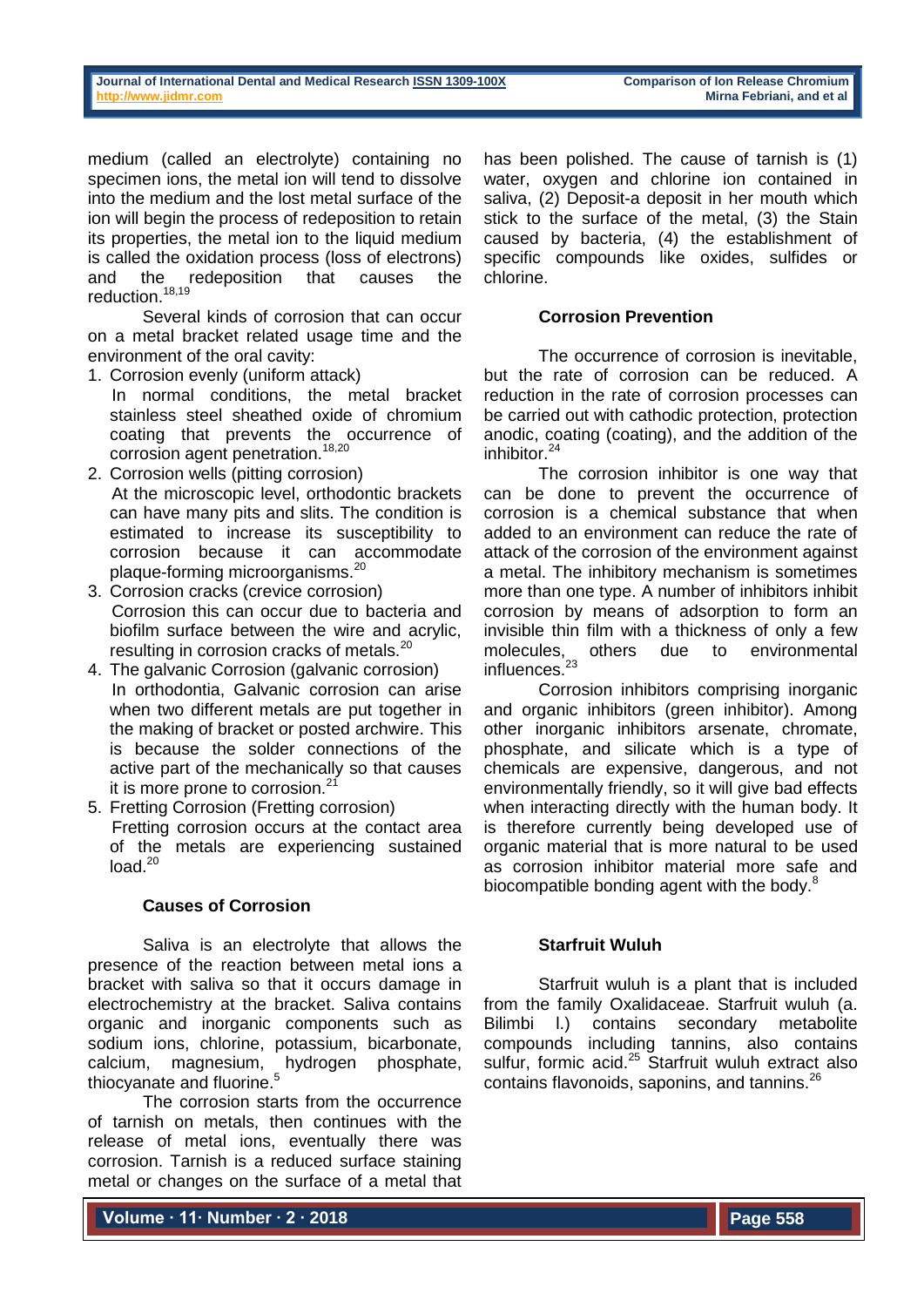

**Figure 1**. Starfruit Wuluh

# **Starfruit Wuluh Extract Benefits**

Starfruit Wuluh (a. bilimbi l.) planted as many fruit trees. This tropical American plant can be used to treat various ailments.<sup>25</sup> Starfruit wuluh said can cure illness starfruit wuluh stroke since the extract contains tannins, moreover can be utilized as a remedy stomach aches, rheumatism, parotitis and cough medicine. Starfruit wuluh also helps to reduce the pain, as well as germ-killers can lower blood sugar levels. Starfruit wuluh contains secondary metabolites including tannin compounds contain sulfur, formic acid and flavonoids.<sup>25</sup>

The results of some research indicate, the tannins as an inhibitor of corrosion. 28,29,30,7 Other than the tanin, inhibition of corrosion on the metal surface may also occur with the granting of flavonoids. $31$  Extraction is the process of separation of a substance based on the difference in solubility of two liquids not mutually soluble; The principle of extraction is dissolving polar compounds in polar solvents and nonpolar compounds in nonpolar compounds.<sup>32</sup>

## **Atomic Absorption Spectrophotometric**

Spectrometry is a method of quantitative analysis of the measurement based on the number of radiation generated or absorbed by the atom or molecular analytes species. One part of the Atomic Absorption Spectrometry is Spectrophotometric (AAS), is a method of analysis of quantitative elements of a measurement based on the absorption of specific wavelengths of light by atoms of the metal in a State free of.<sup>34</sup>

#### **Tools and Materials Research** *Tool*

1. Tubes

2. Measuring Cup

**Volume ∙ 11∙ Number ∙ 2 ∙ 2018**

- 3. a wire cutter Pliers
- 4. AAS (Atomic Absorption Spectrophotometric)



**Figure 2**: AAS (Atomic Absorption Spectrophotometric)

# *Materials*

- 1. stainless steel Wire
- 2. artificial Saliva
- 3. Extract the star fruit wuluh



**Figure 3**: stainless steel orthodontic Wire diameter 0.4



**Figure 4**. Extract the star fruit wuluh

## *Way of Working*

1. Stainless steel wire used with a diameter of 0.40 mm which is then prepared with a length of 40 mm to produce 8 samples of wire of the same length.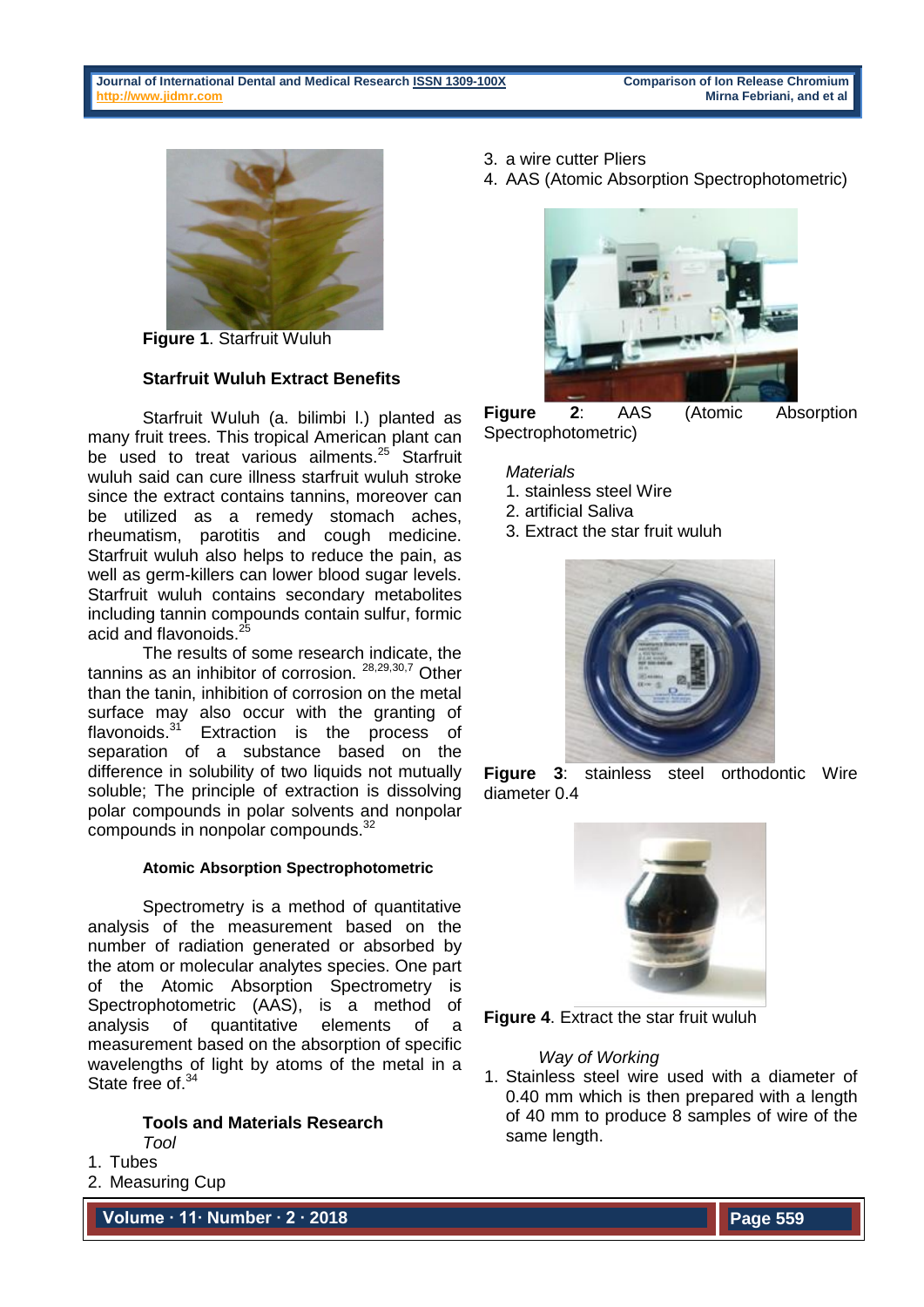

**Figure 5**. 40 mm-sized stainless steel Wire.

- 2. Do the grouping of each into 8 groups, each of which consists of 2 pieces.
- 3. Do stainless steel wire to soaking in a solution of artificial saliva pH  $6.75 \pm$ 0.15 and extras star fruit wuluh as much as 5 ml borosilicate glass tubes in closed meetings, as well as performed on storage temperature 37o C for 1, 3, 7, and 14 days.



**Figure 6.** the stainless steel Wire immersed in artificial saliva.



**Figure 7**. Stainless steel Wire that is soaked in the extract of star fruit wuluh.

> 4. Measurements of ion loss Cr on each immersion using AAS (Atomic Absorption Spectrophotometric).

## **Results**

Samples that tested eight samples of four samples of stainless steel wire that is soaked in the extract of star fruit wuluh and four stainless steel wire sample soaked in artificial saliva for 1, 3, 7 and 14 days with a length of wire used 40 mm with a diameter of 0.41. Measurement of ion release by using Atomic Absorption Spectrometry (AAS), and obtained the following results.

|    | Code    | Form   | The Parameters | Unit | Results |       |       |         |  |  |
|----|---------|--------|----------------|------|---------|-------|-------|---------|--|--|
| No | Samples |        | Of             |      |         |       | 3     | Average |  |  |
|    | day     | Liauid | Cr(Cr)         | ppm  | 1,673   | 1,478 | 1,319 | 1,491   |  |  |
|    |         |        |                |      |         |       |       |         |  |  |
| -2 | 3 dav   | ∟iauid | Cr(Cr)         | ppm  | 1.638   | .620  | 1.726 | 1.661   |  |  |
| -3 | dav     | Liauid | Cr(Cr)         | ppm  | 2.010   | .957  | 1.939 | 1,970   |  |  |
| 4  | 14 day  | Liauid | Cr(Cr)         | ppm  | 2.170   | 2,064 | 2.188 | 2.140   |  |  |

**Table 1.** The result of the release of the ion Cr on a wire that is immersed in the extract of star fruit wuluh for 1, 3, 7, and 14 days is seen using AAS.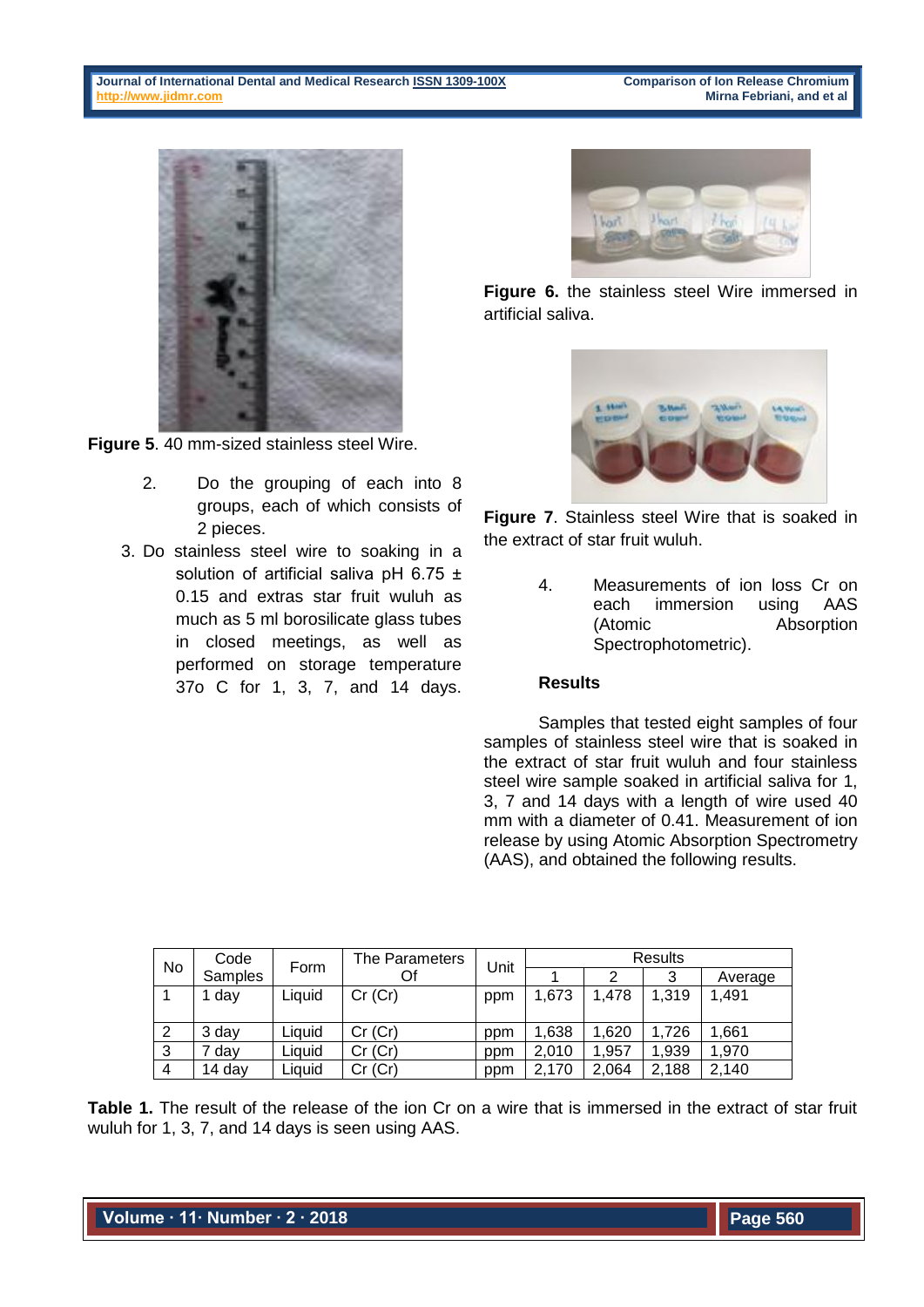| No             | <b>Code Samples</b> | Form   | The<br>Parameters | Unit | <b>Results</b> |       |       |         |  |  |
|----------------|---------------------|--------|-------------------|------|----------------|-------|-------|---------|--|--|
|                |                     |        | Of                |      |                | 2     | 3     | Average |  |  |
|                | 1 day               | Liauid | Cr(Cr)            | ppm  | 2,702          | 2.578 | 2.738 | 2,672   |  |  |
| 2              | 3 day               | Liquid | Cr(Cr)            | ppm  | 2,791          | 2.738 | 2.667 | 2,732   |  |  |
| 3              | 7 day               | Liquid | Cr(Cr)            | ppm  | 2.844          | 2.755 | 2,862 | 2,821   |  |  |
| $\overline{4}$ | 14 day              | Liquid | Cr(Cr)            | ppm  | 2,809          | 2,986 | 2.844 | 2,880   |  |  |

**Table 2**. The result of the release of the ion Cr on a wire immersed in artificial saliva for 1, 3, 7, and 14 days is seen using AAS.

The results of this study indicate that the results soaking on the first, third, seventh and fourteenth an increase in precipitation of ions Cr

on each sample solution research namely artificial saliva and extract the star fruit wuluh.

|        |                                          |           | Levene's<br>Test for<br>t-test for Equality of Means<br>Equality of<br>Variances |                                   |           |                          |                               |                                        |            |                                   |
|--------|------------------------------------------|-----------|----------------------------------------------------------------------------------|-----------------------------------|-----------|--------------------------|-------------------------------|----------------------------------------|------------|-----------------------------------|
|        |                                          |           |                                                                                  |                                   |           |                          |                               |                                        | 95%        | Confidence<br>Interval Difference |
|        |                                          | F         | Sig<br>٠                                                                         | t-test<br>Equality<br>οf<br>means | Df        | Sig<br>$(2 -$<br>failed) | Mean<br><b>Differenc</b><br>e | Std.Err<br>or<br><b>Differen</b><br>ce | Lower      | Upper                             |
| Result | Equal<br>variance<br>s<br>assumed        | 1.02<br>2 | 369                                                                              | 10.442                            | 4         | .000                     | 1.18267                       | .11326                                 | .8682<br>1 | 1.49712                           |
|        | Equal<br>variance<br>not<br>S<br>assumed |           |                                                                                  | 10.442                            | 2.85<br>4 | .002                     | 1.18267                       | .11326                                 | .8115<br>4 | 1.55380                           |

**Table 3.** The independent samples t-test 1-day soaking.

Table 3 shows the test result, independent samples t-test, a test of the independent samples t-test was conducted after the unknown data is distributed normally. The results obtained by the group with a level of significance of  $0.00$  ( $p < 0.05$ ) which means that there are meaningful differences between the release of the ion Cr stainless steel wire between soaked in extract starfruit wuluh and artificial saliva for 1 day.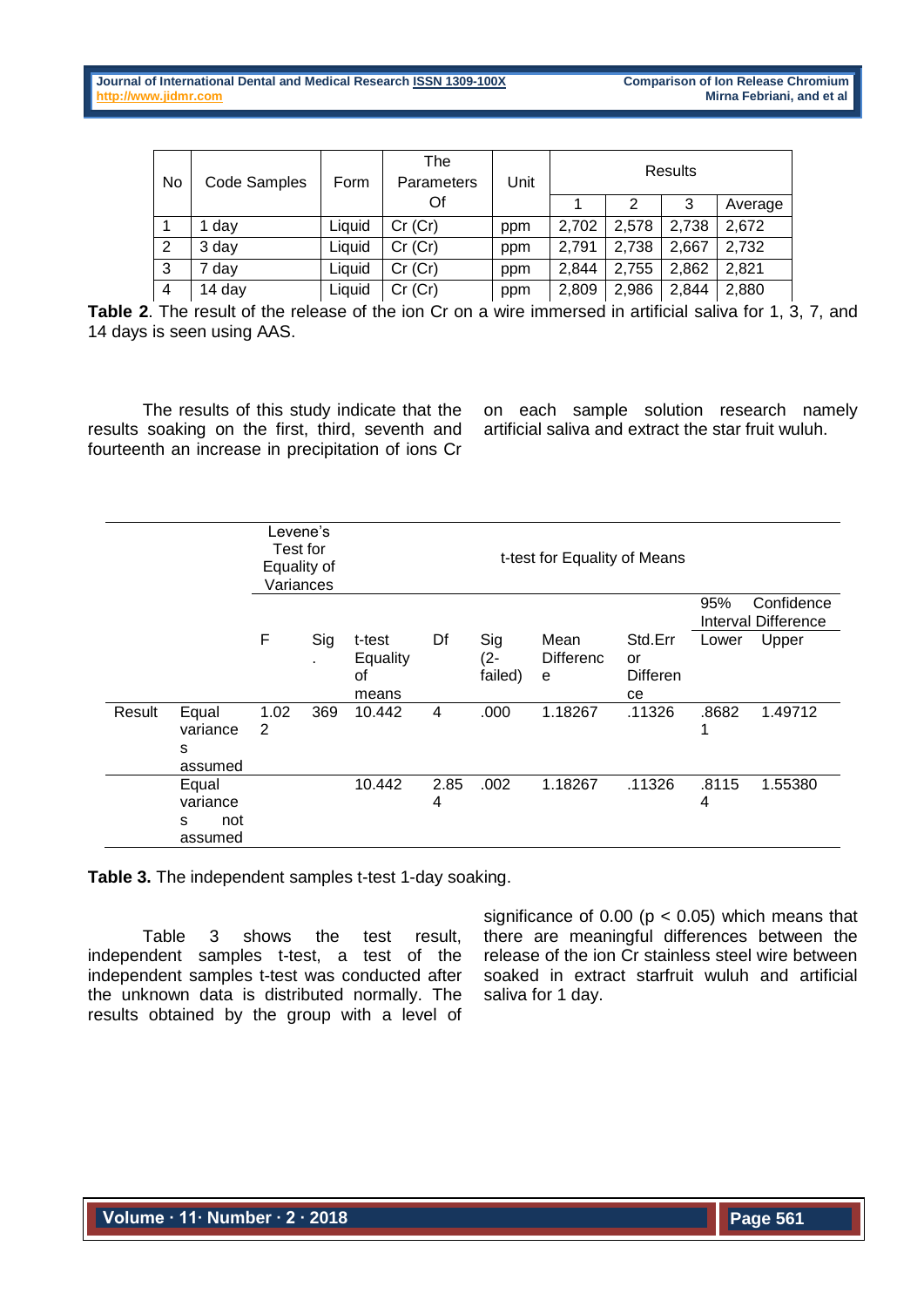|        |                                      | Levene's<br>Test for<br>Equality of<br>Variances |      | t-test for Equality of Means      |       |      |                              |                                |                                              |         |  |
|--------|--------------------------------------|--------------------------------------------------|------|-----------------------------------|-------|------|------------------------------|--------------------------------|----------------------------------------------|---------|--|
|        |                                      |                                                  |      |                                   |       |      |                              |                                | 95% Confidence Interval<br><b>Difference</b> |         |  |
|        |                                      | F                                                | Sig. | t-test<br>Equality<br>οf<br>means | Df    | Sig  | Mean<br>(2-failed Difference | Std.Error<br><b>Difference</b> | Lower                                        | Upper   |  |
| Result | Equal<br>variances<br>assumed        | .000                                             | .993 | 22.026                            | 4     | .000 | 1.07067                      | .04861                         | .93571                                       | 1.20563 |  |
|        | Equal<br>variances<br>not<br>assumed |                                                  |      | 22.026                            | 3.966 | .000 | 1.07067                      | .04866                         | .93525                                       | 1.20608 |  |

**Table 4**. The independent samples t-test 3 days soaking.

Table 4 shows the test result, independent samples t-test, a test of the independent samples t-test was conducted after the unknown data is distributed normally. The results obtained by the group with a level of significance of 0.00 ( $p < 0.05$ ) which means that there are meaningful differences between the release of the ion Cr stainless steel wire between soaked in extract starfruit wuluh and artificial saliva for 3 days.

|        |                                      | Equality of | Levene's<br>Test for<br>Variances |                                   |           |                      |                           |                                |                               |                |
|--------|--------------------------------------|-------------|-----------------------------------|-----------------------------------|-----------|----------------------|---------------------------|--------------------------------|-------------------------------|----------------|
|        |                                      |             |                                   |                                   |           |                      |                           |                                | Interval<br><b>Difference</b> | 95% Confidence |
|        |                                      | F           | Sig.                              | t-test<br>Equality<br>0f<br>means | Df        | $Sig$ (2-<br>failed) | Mean<br><b>Difference</b> | Std.Error<br><b>Difference</b> | Lower                         | Upper          |
| Result | Equal<br>variances<br>assumed        | 1.16<br>4   | .34<br>1                          | 21.645                            | 4         | .000                 | .85167                    | .03935                         | .7424<br>$\overline{2}$       | .96091         |
|        | Equal<br>variances<br>not<br>assumed |             |                                   | 21.645                            | 3.41<br>6 | .000                 | .85167                    | .03935                         | 73465                         | .96868         |

**Table 5.** The independent samples t-test 7 days soaking.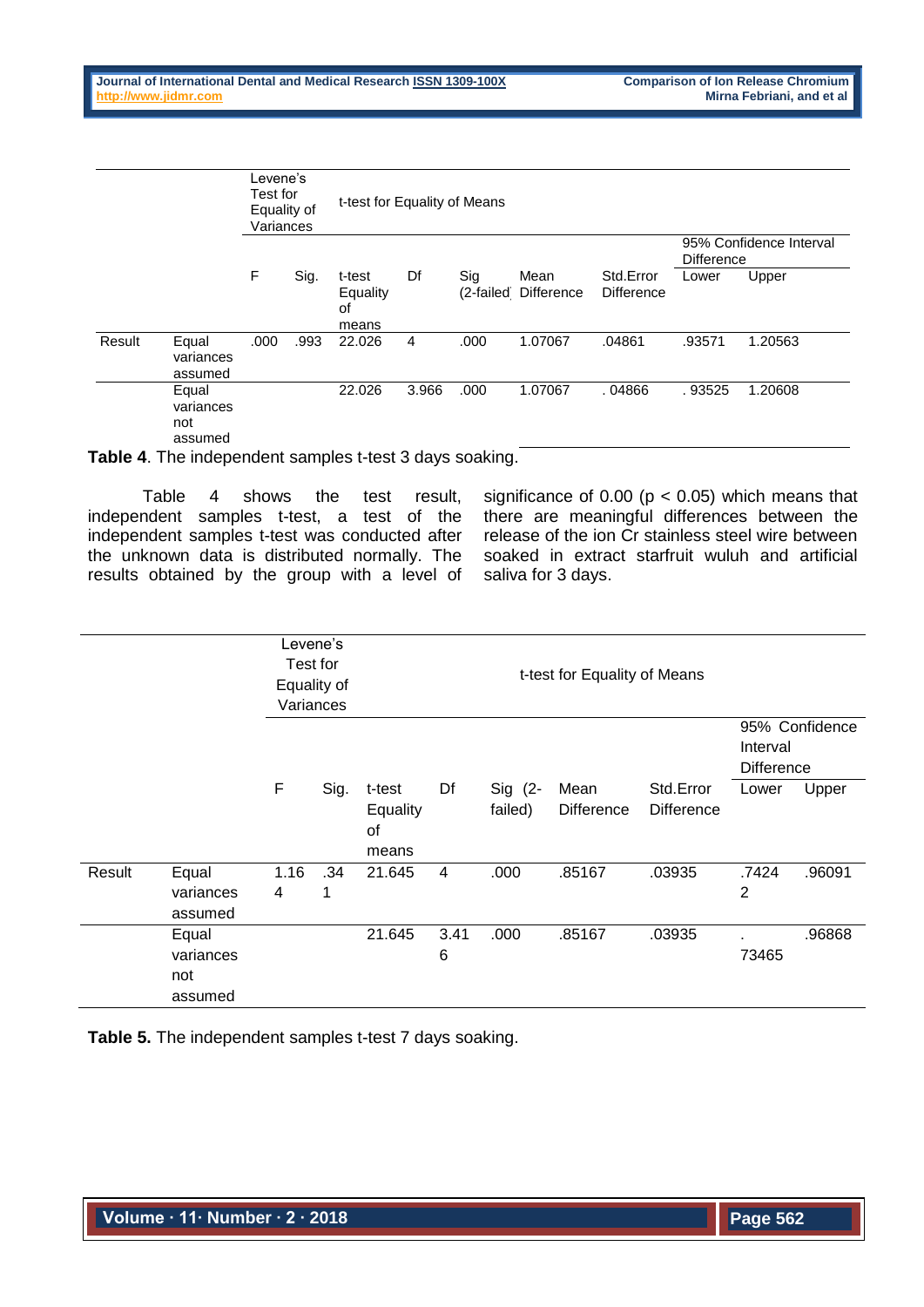Table 5 shows the test result, independent samples t-test, a test of the independent samples t-test was conducted after the unknown data is distributed normally. The results obtained by the group with a level of significance of  $0.00$  ( $p < 0.05$ ) which means that there are meaningful differences between the release of the ion Cr stainless steel wire between soaked in extract starfruit wuluh and artificial saliva for 7 days.

|        |                                   | Levene's<br>for<br>Test<br>Equality<br>οf<br>Variances |          | t-test for Equality of Means   |      |                       |                    |                                |                               |                |
|--------|-----------------------------------|--------------------------------------------------------|----------|--------------------------------|------|-----------------------|--------------------|--------------------------------|-------------------------------|----------------|
|        |                                   |                                                        |          |                                |      |                       |                    |                                | Interval<br><b>Difference</b> | 95% Confidence |
|        |                                   | F                                                      | Sig.     | t-test<br>Equality<br>of means | Df   | Sig<br>(2-<br>failed) | Mean<br>Difference | Std.Error<br><b>Difference</b> | Lower                         | Upper          |
| Result | Equal<br>variances<br>assumed     | .64<br>5                                               | .46<br>7 | 11.109                         | 4    | .000                  | .73900             | .06652                         | .55430                        | .92370         |
|        | Equal<br>variances not<br>assumed |                                                        |          | 11.109                         | 3.62 | .001                  | .73900             | .06652                         | .54642                        | .93158         |

**Table 6**. The independent samples t-test 14 days soaking.

Table 6, shows the results of a test of the independent samples t-test, a test of the independent samples t-test was conducted after the unknown data is distributed normally. The results obtained by the group with a level of significance of  $0.00$  ( $p < 0.05$ ) which means that there are meaningful differences between the release of the ion Cr stainless steel wire between the star fruit wuluh extract soaked in an artificial saliva for 14 days.

## **Discussion**

The measurement results show that happens to release metal ions Cr with a varied amount of discharge in the control group, namely orthodontic stainless steel wire that is soaked in artificial saliva.

According to Kristianingsih (2014), inorganic components in artificial saliva media into an electrolyte electrochemical reaction that can trigger. The electrochemical reaction is a reaction that occurs at the anode (oxidize) and cathode (undergoing reduction), metal ions as the anode and the ions from the electrolyte media as the cathode. The existence of the electrochemical reaction of this process occurs, causing the corrosion that was marked by the release of the ion Cr of stainless steel orthodontic

wire.<sup>36</sup>

According to Einer (2004), Cr ions can form protective surface oxides due to oxygen activity on metal surfaces. The presence of Cr ion which reacts with oxygen from the electrolyte medium will be deposited on the surface of the metal as chromium oxide (Cr2O3) which is further protection of the underneath of the metal from corrosion.<sup>37</sup>

According to Wan Nik (2011), decrease the rate of corrosion in groups with the addition of an inhibitor is caused due to the active compounds in the extract of star fruit wuluh like tannins, saponins, flavonoids, and alkaloids containing functional groups  $- C = O$ , O-H, and C  $=$  C serve as antioxidants so it could be a couple for free electrons on the surface of the metal. Active content in the extract of star fruit wuluh used indeed diverse and almost all contain the element oxygen, sulfur, and nitrogen, making it difficult to determine which component plays the best in inhibits the rate of corrosion or possible all content can also inhibit the rate of corrosion.<sup>38</sup>

According to Siagan (2010), the presence of inhibitors on the stainless steel surface due to the adsorption. Adsorption that occurs in the extract of star fruit wuluh occurs between the ions on the surface of stainless steel wire with active groups present in the active compounds in

**Volume ∙ 11∙ Number ∙ 2 ∙ 2018**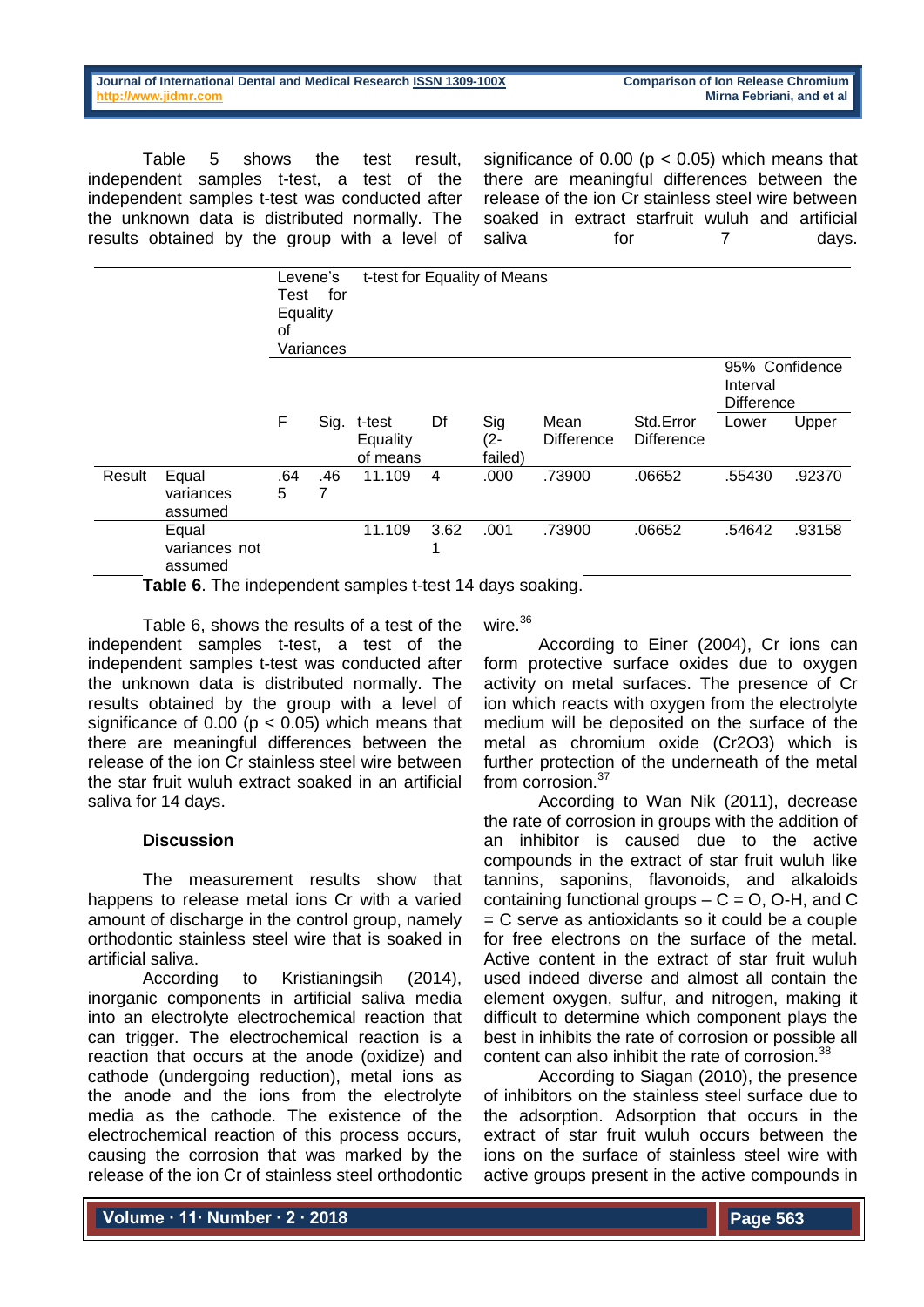| Journal of International Dental and Medical Research ISSN 1309-100X |  |  |  |
|---------------------------------------------------------------------|--|--|--|
| http://www.iidmr.com                                                |  |  |  |

extract starfruit. Adsorption arises because of the adhesion force between the inhibitor and the stainless steel surface. Adsorption of molecular inhibitors on the stainless steel surface will produce a thin film (film) in stainless steel that can inhibit the corrosion rate. However, wuluh star fruit extract does not react with or eliminate aggressive ions. The molecule of the active compound in the extract of starfruit is an adsorbate or molecule that will accumulate on the metal surface and form a thin layer that is a bond between CR ions and the more stable -OH group and can block metal interaction with the environment.<sup>39</sup>

The results showed differences occurred ion release Cr soaked in artificial saliva and extract the star fruit wuluh. The release of the ion Cr artificial saliva soaked in bigger than soaked in the extract of starfruit wuluh. This shows the addition of the inhibitor proven to slow down the rate of corrosion. The decline in the rate of corrosion on the metal because of the organic compounds in accordance with the research was ever undertaken by Hermawan et al. (2012) indicating that tannins from extracts of cocoa fruit skin play a role in the decline in the rate of steel corrosion.<sup>40</sup>

According to Favre (1993), tannin compounds in the extracts can form complexes with Fe (III) on the surface of steel so that the rate of corrosion will decline. The complex would deter attacks corrosive ions on the surface of steel, so the corrosion reaction rate will decrease.<sup>41</sup>

According to Billy (2012), astringent tannins have been shown to inhibit the rate of corrosion that occurs on the metal by giving some sort of protective coating on metal surfaces in order not to corrode.<sup>42</sup>

The same thing is expressed by Nasution (2012) about the role of tannin extract of mangosteen rind in the decline rate of corrosion on steel and on the research of Al-Qudah (2011) which shows a decline in the rate of corrosion due to organic compounds, namely Flavonoids from a plants can play a role in the process of the inhibition of corrosion on the metal. $^{43,44}$ 

According to Habiebie (2014), organic inhibitor in the form of tea and guava extracts containing tannins show an impact on slowing the rate of corrosion in steel plate stainless steel 304.<sup>45</sup>

According to Diah (2016), a decrease in

the rate of corrosion on carbon steel FIRE 1.5 l iar declined with the use of organic inhibitors in the form of a greeting containing tannins (21.7%), flavanoid  $(0.4\%)^{46}$ 

On the results of the research appear that the longer the wire, the greater the submersion also release ions Cr on both variables. Look at research results ion release Cr soaked in artificial saliva and extract the star fruit wuluh for 1, 3, 7, and 14 days has increased. The results of this study are in line with the research ever undertaken by Habiebie (2014), shows that the higher the temperature and the longer the time to soak the sample then the rate of corrosion caused will be higher.<sup>45</sup>

According to Eliades (2002), the release of the ion Cr overload or corrosion occurring in a long period of time will give negative effects on orthodontic stainless steel wire itself or on a person's health. In the event of corrosion or discharge ion Cr too much can cause changes in the dimensions form wire and affect the strength of stainless steel orthodontic wire resulting fragile wire. $47$ 

According to Sfondirini (2009), the release of Cr stainless steel orthodontic wire can also give a negative impact on the health if the entry exceeds the normal intake of the body. CR is the heavy metal groups who may be allergic, carcinogenic even cytotoxic to the human body.<sup>48</sup>

According to Nasser (2017), in the Study of the Inhibitory Effect of the Jasminum Sambac Extract on the Corrosion of Dental Amalgam in Saliva Media, it states that the results obtained by the scanning electron microscopy absence of attack signs on the surface in the presence of extract and adsorption of the inhibitors on the surface of amalgam.<sup>49</sup>

## **Conclusion**

- 1. There is a difference of ion release Cr stainless steel wire that is soaked in artificial saliva and star fruit wuluh extracts in for 1, 3, 7, and 14 days.
- 2. The release of the ion Cr of wire that is soaked in the extract of star fruit wuluh less than soaked in artificial saliva.
- 3. Extract of star fruit wuluh proved to have corrosion inhibition against power orthodontic wire made of stainless steel.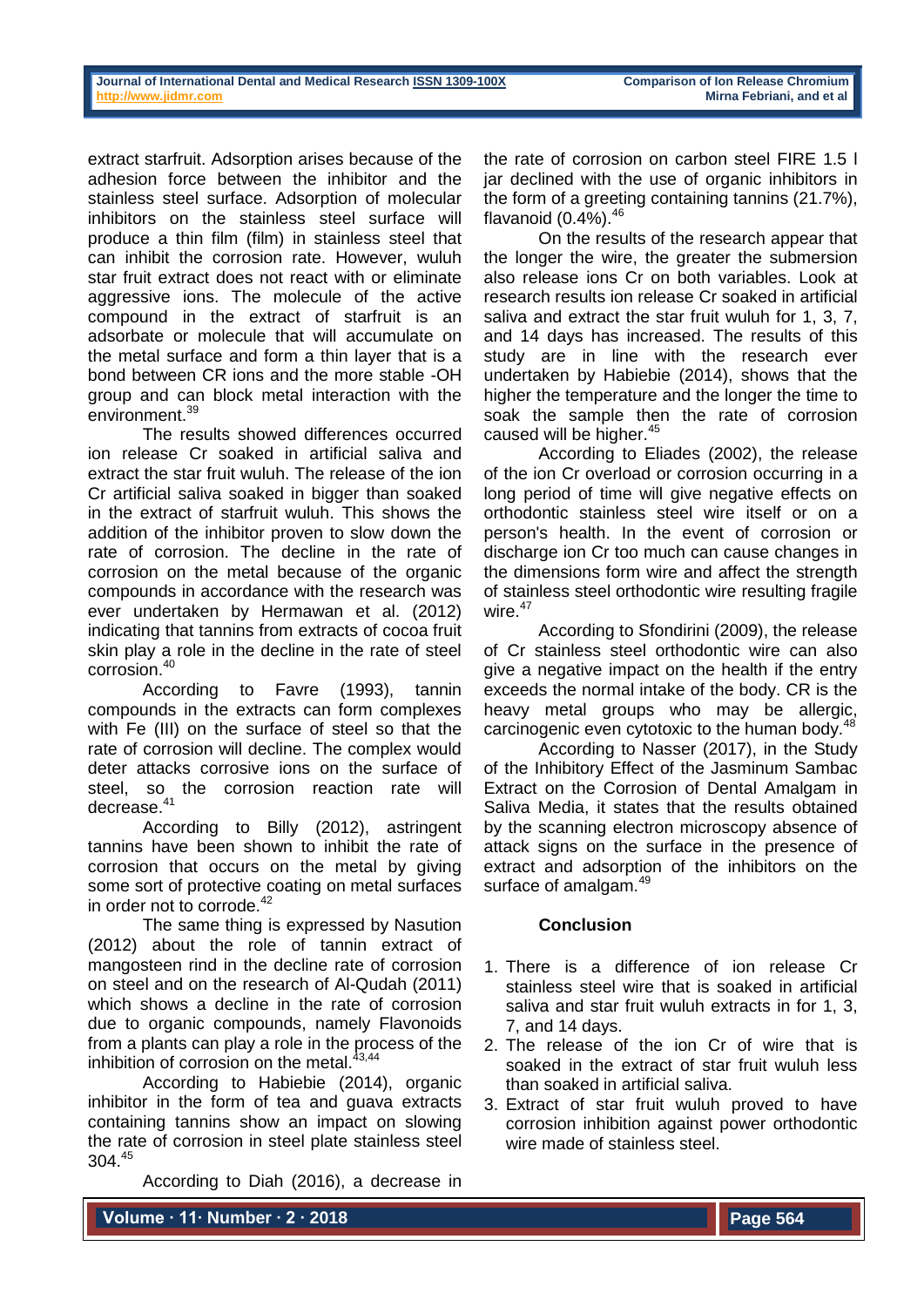#### **References**

- **1.** Anindita P.S., Lombo, C.G., Juliatri. Uji Pelepasan Ion Nikel dan Kromium pada Beberapa Braket Stainless Steel yang direndam di air laut.Universitas Sam Ratulangi Manado. eGIGI. 2016. Vol. 4 No. 1
- **2.** Anindita, P.S., Bonde, M.M., Fatimawali .2016. Uji Pelepanasan Ion Logam Nikel (Ni) dan Kromium (Cr) Kawat Ortodhontik Stainless Steel yang Direndam dalam Air Kelapa. UNSRAT. Vol. 5 No. 4
- **3.** Aryani I. Perbandingan tingkat ketahanan korosi beberapa bracket stainless steel ditinjau dari lepasan ION Cr dan Ni. [Tesis]. Jakarta: Universitas Indonesia; 2012.
- **4.** Paramita FT. Deformasi permanen kawat nickel titanium superelastis diameter 0,014 inci pada beberapa produk kawat Orthodonsia (penelitian laboratorik) [Tesis]. Jakarta: Universitas Indonesia; 2012.
- **5.** Rasyid NI, Pudyani PS, Heryumani JCP. Pelepasan ion nikel dan kromium kawat Australian dan stainless steel dalam saliva buatan. Dental Journal. 2014; 47(3): 168-72.
- **6.** Lusdiana, Yonna & Handani, Sri. Pengaruh Konsentrasi Inhibitor Ekstrak Teh (Camelia Sinensis) Terhadap Laju Korosi Baja Karbon Schedule 40 Grade B ERW. Jurnal Fisika Unand. 2012. Vol. 1(1): 12
- **7.** Rahim, Afidah A. & Kassim, Jain. Recent Development of Vegetal Tannins in Corrosion Protection of Iron and Steel. Recent Patents on Materials Science. 2008. Vol. 1(3): 225
- **8.** Sharma MR dan Chaturvedi TP. 2008. An Overview of biocompatibility of Orthodontic Materials. International Scientific Journals from Jaypee [internet]. 2008 [cited 7 Oktober 2013]. Available from: http://www.jaypeejournals.com/
- **9.** Noort V.R. Introduction to Dental Materials. 3 rd ed. Mosby, London, 2007: 291-97.
- **10.** Barret R.D., Bishara, Samir E., Quinn JK. Biodegradation of orthodontic appliances. Part 1. Biodegradation of nickel and chromium in vitro, Am. J. Orthod Dentofacial Orthop; 103(1): 8- 14.
- **11.** Craig G.R., Powers M.J., Restorative Dental Materials, 11th ed, Mosby, St. Louis, 2002; 489-507.
- **12.** Maijer R., Smith D.C., Biodegradation of the Orthodontic Bracket System. c., 1986.90:195-98.
- **13.** Park H.Y., Shearer T.R., In Vitro Release of Nickel and Chromium from simulated Orthodontic Appliances. Am J Orthod Dentofacial Orthop., 1983:84:150
- **14.** Veien, N.K., Bockhorst, E., Hattel, T., Laurberg, G. Stomatitis or Systemically-Induced Contact- Dermatitis. Contact Dermatitis.1994. 30(1):210–213.
- **15.** Grimsdottir M.R., Gjerdet., Pettersen A.H., Composition and in Vitro Corrosion of Orthodontic Appliances, Am J Orthod Dentofacial Orthop., 1992, 101: 525-32.
- **16.** Bardal, Einer. Corrosion and Protection. United States of America: Springer-Verlag London Limited. 2004.
- **17.** Lee, Huang, Lin, Chen, Chou, and Huang. Corrosion Resistance of Different Nickel- Titanium Archwires in Acidic Fluoride-containing Artificial Saliva. The Angle Orthodontist. 2010; Vol. 80, No. 3: 547-553
- **18.** Eliades T., Athanasiou A.E. In Vivo Aging of Orthodontic Alloys Implications for Corrosion Potential, Nickel Release and Biocompatibility, Angle Orthod; 2002; 72 (3); 222-37.
- **19.** Faccioni F, Franceschetti, Cerpelloni M., Fracasso ME. In Vivo Study on Metal Release from Fixed Orthodontic Appliances and DNA Damaged in Oral Mucosa Cells. Am J Orthod Dentofacial Orthop. 2004; 125:24-9.
- **20.** House K, Sernetz F, Dymock D, Sandy JR, Ireland AJ.,2008. Corrosion of orthodontic appliances-should we care? Am J Orthod Dentofacial Orthop; 133:584-92.
- **21.** Grimsdottir M.R., Gjerdet., Pettersen A.H., Composition and in Vitro Corrosion of Orthodontic Appliances, Am J Orthod Dentofacial Orthop., 1992, 101: 525-32.
- **22.** Ikawati Y.D., Soehardono. Pemilihan Braket Stainless Steel yang Aman untuk Perawatan Orthodonsia. Maj Ked Gi; 2008; 15(2): 233-36.

**Volume ∙ 11∙ Number ∙ 2 ∙ 2018**

- **23.** Sidiq M.F. Analisa Korosi dan Pengendaliannya. Jurnal Foundry. 2013. Vol. 3(1).
- **24.** Sharmin E, Ahmad S, Zafar F. Renewable Resources in Corrosion Resistance. Corrosion Resistance, Dr. Shih (Ed.), 2012; InTech
- **25.** Arland. 2006. IPTEK OBAT: Belimbing Wuluh. www.mencintaiislam@yahoogroups.com/belimbimngwuluh. Diakses tanggal 1 Maret 2009
- **26.** Faharani, G.B. 2009. Uji Aktifitas Antibakteri Belimbing Wuluh Terhadap Bakteri Streptococcus Aureus dan Achercia Coli secara Bioautografi. FMIPA UI Jakarta
- **27.** Arifiyani, D. 2007. Pengaruh Ekstrak Air Belimbing Wuluh Dan Jus Buah Dan Batang Nanas Terhadap Perilaku Model Tikus Stroke. http://digilib.itb.ac.id. Diakses tanggal 2 Maret 2009
- **28.** Hermawan, Nasution, & Hasibuan. Penentuan Efisiensi Inhibisi Korosi Baja menggunakan Ekstrak Kulit Buah Kakao (Theobroma Cacao). Jurnal Teknik Kimia USU. 2012. Vol. 1(2): 31-33
- **29.** Zelinka, S.L & Stone. D.S. The Effect of Tannins and pH on the Corrosion of Steel in Wood Extracts. Materials and Corrosion. 2011.Vol.62 (8): 739-744
- **30.** Oki, Charles, Alaka, & Oki. Corrosion Inhibition of Mild Steel in<br>Hydrochloric Acid by Tannins from Rhizophora Hydrochloric Racemosa.Materials Sciences and Applications. 2011. Vol.2: 592-595
- **31.** Al-Qudah, Mahmoud A. Inhibition of Copper Corrosion by Flavonoids in Nitric Acid. Ejournal of Chemistry. 2011.Vol. 8(1):326- 332
- **32.** Sa'adah, L. 2010. Isolasi dan Identifikasi Senyawa Tanin dari belimbing wuluh (Averrhoa bilimbi L.). Skripsi FST UIN Maulana Malik Ibrahim Malang
- **33.** Amin, M.N., Machfudzoh, P.A., Putri, L.S. 2014. Efektivitas Ekstrak Belimbing Wuluh sebagai Bahan Inhibitor Korosi pada Kawat Ortodonsi Berbahan Dasar Nikel-Titanium. UNEJ. Artikel Ilmiah Hasil Penelitian Mahasiswa
- **34.** Skoog. D. A., Donald M. West, F. James Holler, Stanley R. Crouch, 2000. Fundamentals of Analytical Chemistry.Hardcover: 992 pages, Publisher: Brooks Cole
- **35.** Weltz, K. 1976. Organic Spectroscopy.The Mamilan Press LTD. London.
- **36.** Kristianingsih R, Joelijanto R, Praharani D. 2014. Analisis Pelepasan Ion Nikel dan kromium Kawat Ortodontik Stainless steel yang Direndam dalam Minuman Berkarbonasi. Artikel Ilmiah Hasil Penelitian Mahasiswa. Jember ; Universitas Jember. hal.4.
- **37.** Bardal, Einer. Corrosion and Protection. United Stated of America: Springer-Verlag London Limited. 2004.
- **38.** Wan Nik, Zulkifli, Rosliza, dan Rahman. Lawsonia Inermis as Green Inhibitor for Corrosion Protection of Aluminium Alloy. International Journal of Modern Engineering Research (IJMER). 2011; Vol. 1 Issue. 2: 723- 728.
- **39.** Siagian FR, Sulistijono, Susanti D. Pengaruh Variasi Konsentrasi Inhibitor terhadap Laju Korosi dan Perilaku Aktif Pasif Stainless steel AISI 304 dalam Media Air Laut Buatan. 2010 [cited 15 Agustus 2013];
- **40.** Hermawan S, Nasution YRA, Hasibuan R. Penentuan Efisiensi Inhibisi Korosi Baja Menggunakan Ekstrak Kulit Buah Kakao (Theobroma cacao). Jurnal Teknik Kimia USU. 2012; Vol. 1, No. 2 :31-33
- **41.** Favre et.all.,1993, The Influence of Gallic Acid On The Reduction of Rust on Painted Steel Surface, J.Corrosion Science 34, 1483-1492.
- **42.** Billy, Alfonsius. 2012. Studi Inhibisi Korosi Baja APL-5L (ASTM A53) Dalam Air Formasi (Connate Water) Dengan Ekstrak Kulit Buah Sawo (Manilkara zapota) Menggunakan Metode Polarisasi. Depok: Universitas Indonesia.
- **43.** Nasution, Hermawan, , & Hasibuan. Penentuan Efisiensi Inhibisi Korosi Baja menggunakan Ekstrak Kulit Buah Manggis (Garcinia Mangostana L). Jurnal Teknik Kimia USU. 2012.Vol.  $1(2) : 48$
- **44.** Al-Qudah, Mahmoud A. Inhibition of Copper Corrosion by Flavonoids in Nitric Acid. Ejournal of Chemistry. 2011.Vol. 8(1):326- 332